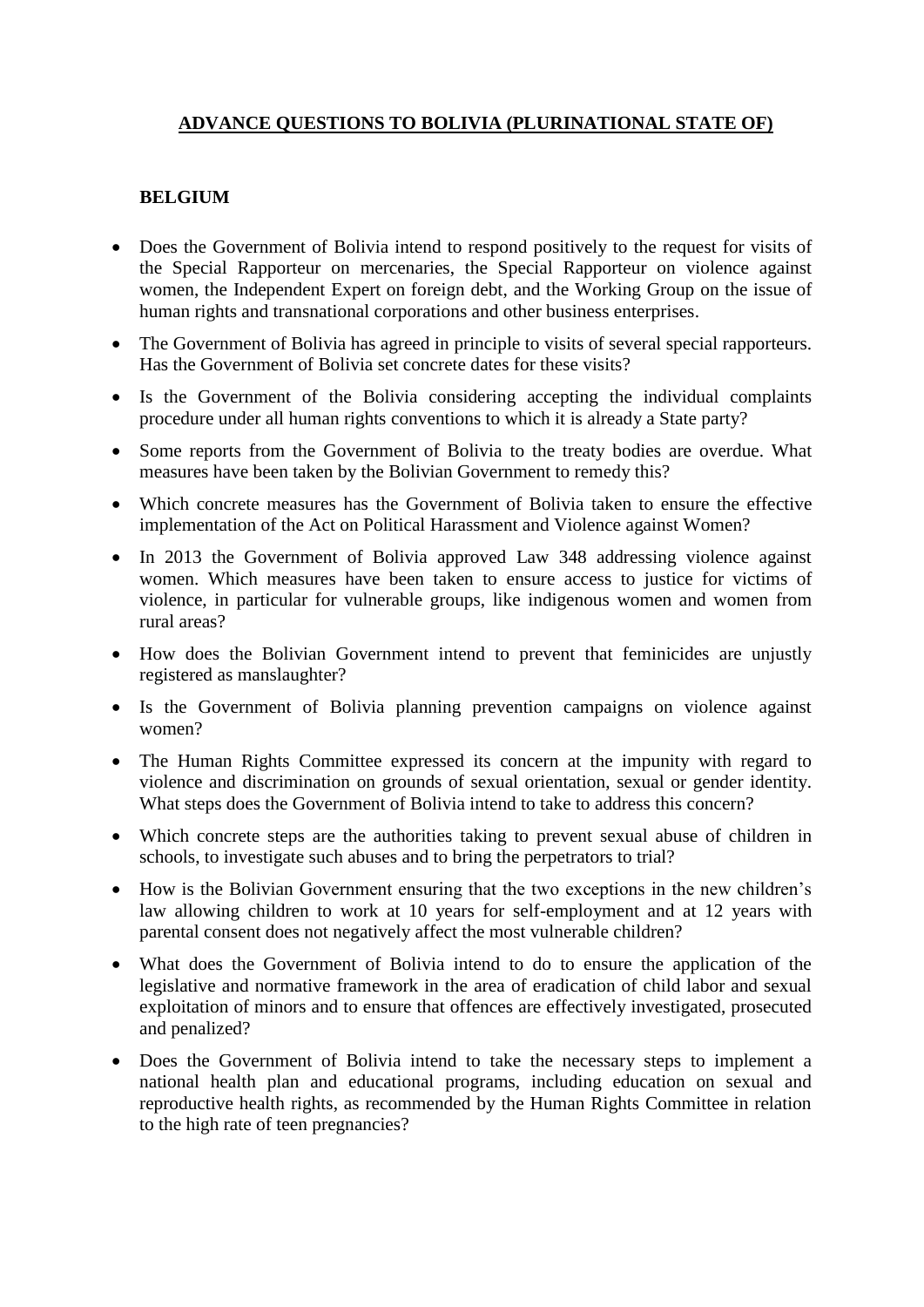#### **CZECH REPUBLIC**

- What measures is the Government taking to improve efficiency of investigations of threats and attacks against journalists and human rights defenders?
- Does the Government of Bolivia consider establishing shelters or similar facilities and services to support victims of domestic violence? What other steps are being prepared or implemented in order to tackle domestic violence?
- Does the Government plan any particular measures or projects to increase accessibility of education for vulnerable groups of children, such as children living in remote rural areas and children with disabilities?
- What particular steps is the Government taking to ensure more effective enforcement of the laws prohibiting child labour?
- What measures does the Government of Bolivia intend to take in order to improve the overall conditions in prisons that are severely overcrowded?

#### **GERMANY**

- In 2010 Germany recommended that Bolivia take effective measures to protect children from exploitative forms of labor and from work in hazardous environments. In light of the newly adopted legislation allowing children to work from the age of ten, we would like to enquire what protection the Government affords to children and whether such protection mechanisms receive sufficient financing? In this regard, what measures has Bolivia taken to keep children in school? Does the Government of Bolivia ultimately believe that such legislation is in accordance with its international human rights obligations?
- Germany is concerned about the widespread lack of access to justice, overcrowding in prisons and increasing violence against women. Germany is therefore interested to know what concrete measures the Government of Bolivia is taking or planning to take to strengthen the judicial system in terms of efficiency, transparency and independence, and in the fight against corruption and impunity? What are the Government's plans to address the alarming overcrowding of the prison system? What measures will be taken to guarantee the independence of the constitutional court?
- Germany acknowledges the establishment of a Commission of Truth (National Commission of Inquiry into Disappearances) to investigate human rights violations during the military dictatorship. In this context, we would like to know which concrete measures the government of Bolivia has taken to ensure the independence of this Commission, whether it is endowed with sufficient financial resources and if international standards are applied to its work.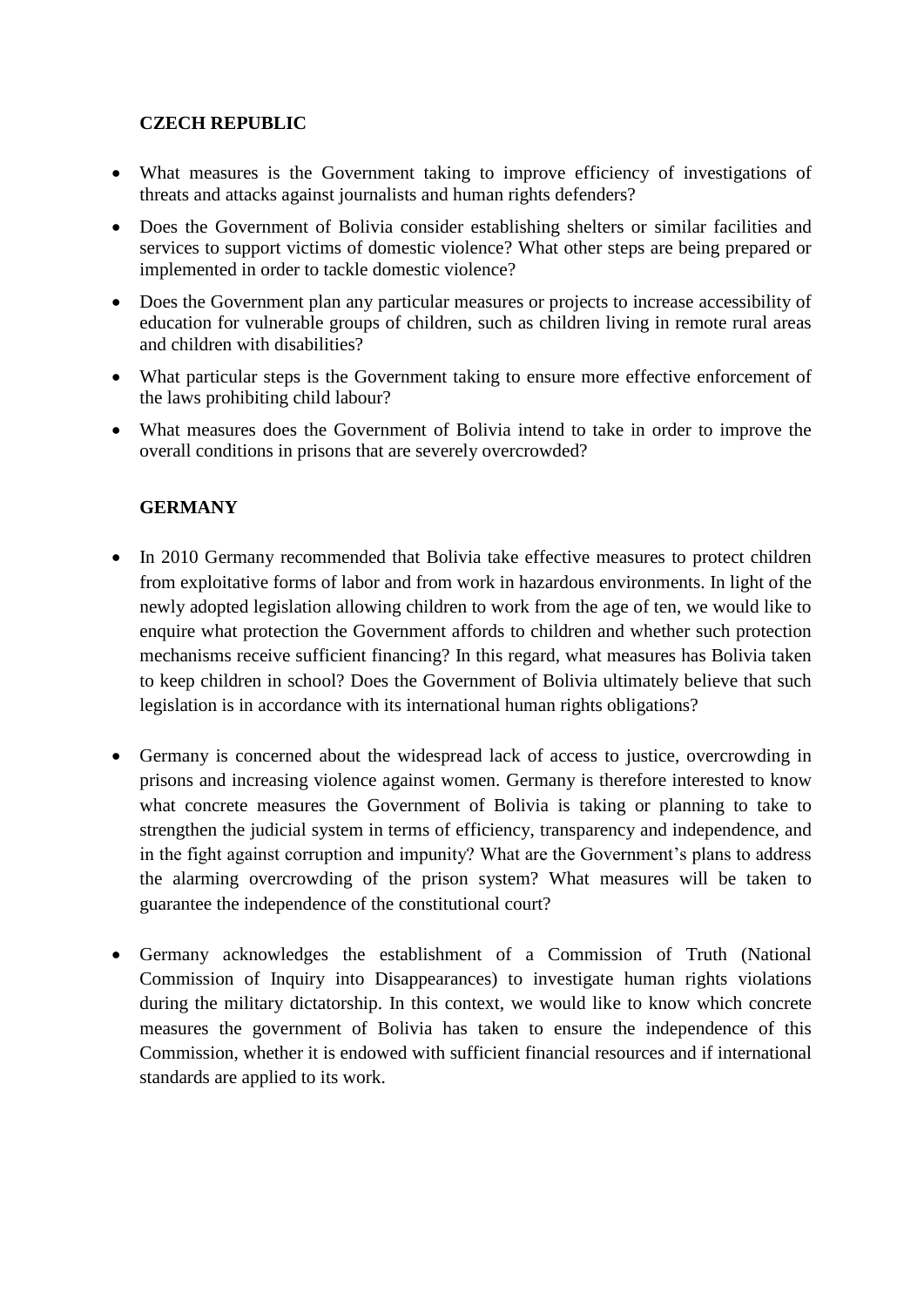## **LIECHTENSTEIN**

- Liechtenstein recognises Bolivia's commitment to international criminal justice, as evidenced by its continued support for the International Criminal Court and its ratification of the Agreement on Privileges and Immunities of the Court (APIC).
- Liechtenstein is aware that the Bolivian Government is currently undertaking steps to fully implement the provisions of the Rome Statute into domestic law. What progress has been made in this regard?
- What steps has Bolivia taken to ratify the Kampala amendments to the Rome Statute?

# **NETHERLANDS**

- What measures will the Government of Bolivia take to prevent violence against women and improve the access of women to the judicial system?
- What policies will the Government of Bolivia undertake to eliminate child labour and to provide schooling for working children?
- What measures will the Government of Bolivia take to create and protect an enabling environment where human rights defenders can freely carry out their legitimate human rights work?

# **NORWAY**

- What steps are the government taking to ensure all indigenous peoples right to consultation is consistent with international human rights obligations?
- What judicial and legislative measures are being taken in order to ensure that no prisoner in Bolivia is exceeding the maximum pre-trial detention of three years awaiting trial or a final valid verdict, and to reduce the situation of overcrowding in Bolivian prisons?
- What concrete measures are being taken to guarantee the freedom of expression and the security of all journalists in the country, and that regulation of media complies with international standards of free speech?
- How will the government ensure that more cases of violence against women and children are investigated, and that these matters are receiving more attention and proper follow up by the legal system?
- What steps are taken to prevent further delays in the investigations and trials of human rights violations that occurred during authoritarian governments between 1964 and 1982? Will the government ensure that all victims of political violence are adequately compensated?